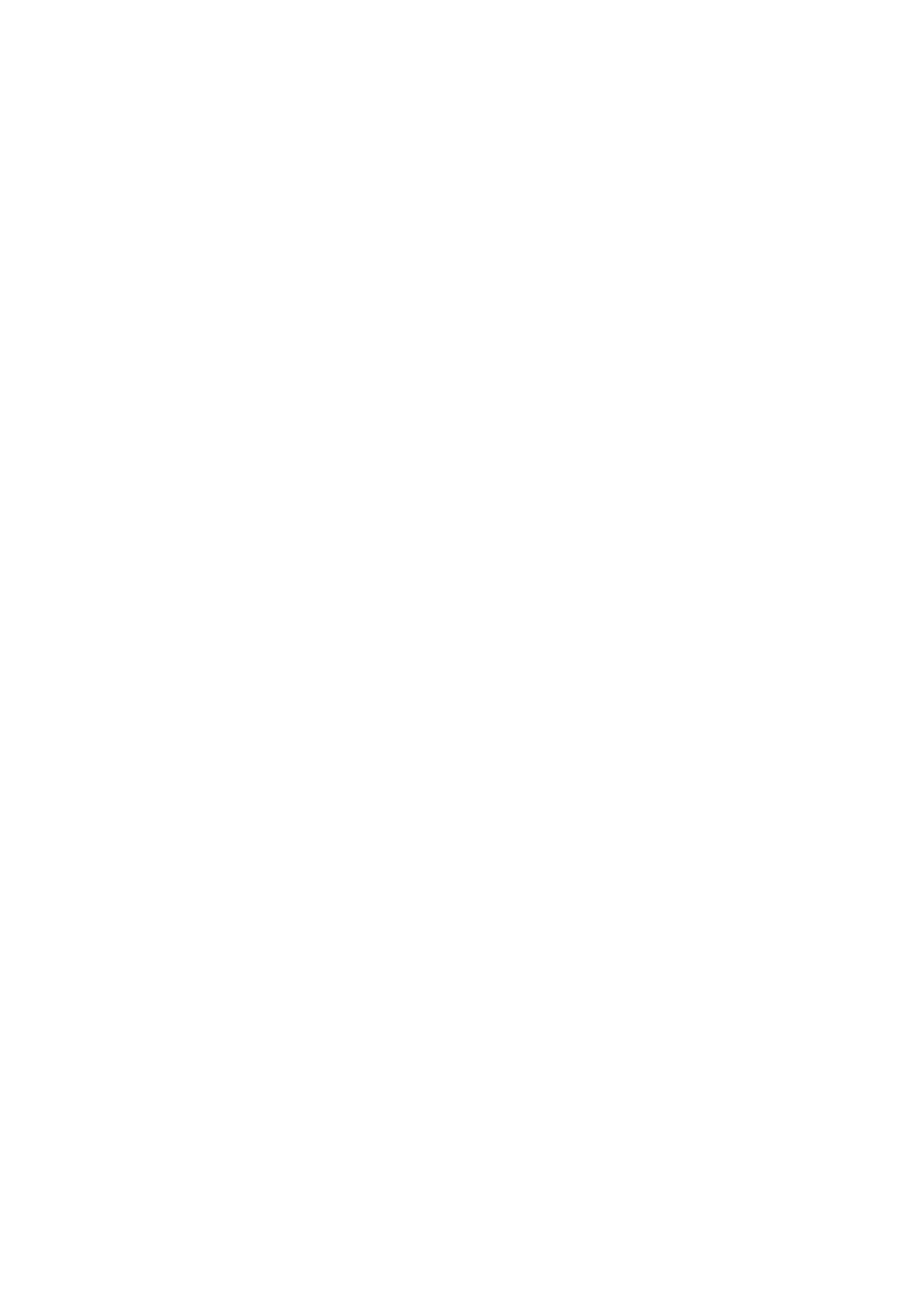#### SENATE BILL NO. 94–SENATOR SETTELMEYER

FEBRUARY 3, 2021  $\overline{\phantom{a}}$  , where  $\overline{\phantom{a}}$ 

#### Referred to Committee on Judiciary

SUMMARY—**[**Provides that an unlocked gate does not, in and of itself, constitute a public nuisance.**] Revises provisions relating to property.** (BDR 15-440)

FISCAL NOTE: Effect on Local Government: Increases or Newly Provides for Term of Imprisonment in County or City Jail or Detention Facility. Effect on the State: No.

~ EXPLANATION – Matter in *bolded italics* is new; matter between brackets **[**omitted material**]** is material to be omitted.

AN ACT relating to **{public nuisances;} property;** providing that an unlocked gate **which is erected and maintained across certain public roads in certain counties** does not, in and of itself, constitute a public nuisance **[**;**] under certain circumstances; removing a provision making a place where vagrants resort a public nuisance; authorizing a board of county commissioners and board of county highway commissioners to take certain actions relating to the erection and maintenance of gates across certain public roads;** and providing other matters properly relating thereto.

**Legislative Counsel's Digest:**

1 Existing law <del>[states that: (1) a publi</del><br>
2 e<del>f the State; and (2) a person commits<br>
activities. (NRS 202.450) A person who<br>
5 epecial punishment is preseribed is guilty<br>
5 (NRS 202.470, 202.480)] <u>creates in eac</u><br>
100,0</del> of the State; and (2) a person commits a public nuisance if he or she engages in certain activities. (NRS 202.450) special punishment is prescribed is guilty of a misdemeanor and a court may order the person 5 to abate the nuisance and pay a civil penalty of not less than \$500 but not more than \$5,000. (NRS 202.470, 202.480)**] creates in each county, except for a county whose population is 100,000 or more (currently Clark and Washoe Counties), a board of county highway commissioners which has the exclusive control of all matters pertaining to the construction, repair and maintenance of public highways, roads and bridges within its county. (NRS 403.005, 403.010, 403.090) Existing law authorizes a board of county highway commissioners to make certain rules and regulations. (NRS 403.050) Section 5.3 of this bill authorizes a board of county highway commissioners to make rules and regulations to allow the erection and maintenance of gates across certain public roads in the county. Section 5.3:** (1) requires such rules and regulations to specify that such a gate<br>15 **is to be kept unlocked:** and (2) authorizes such rules and regulations to set forth any **is to be kept unlocked; and (2) authorizes such rules and regulations to set forth any specifications, standards and requirements concerning such a gate as the board determines to be necessary.**<br>18 **Section 5.6 of this bill Section 5.6 of this bill authorizes the board of county commissioners in a county whose population is 100.000** or more to adopt an ordinance or enter into a written

19 **whose population is 100,000 or more to adopt an ordinance or enter into a written**  20 **agreement with a person authorizing the person to erect and maintain a gate across a**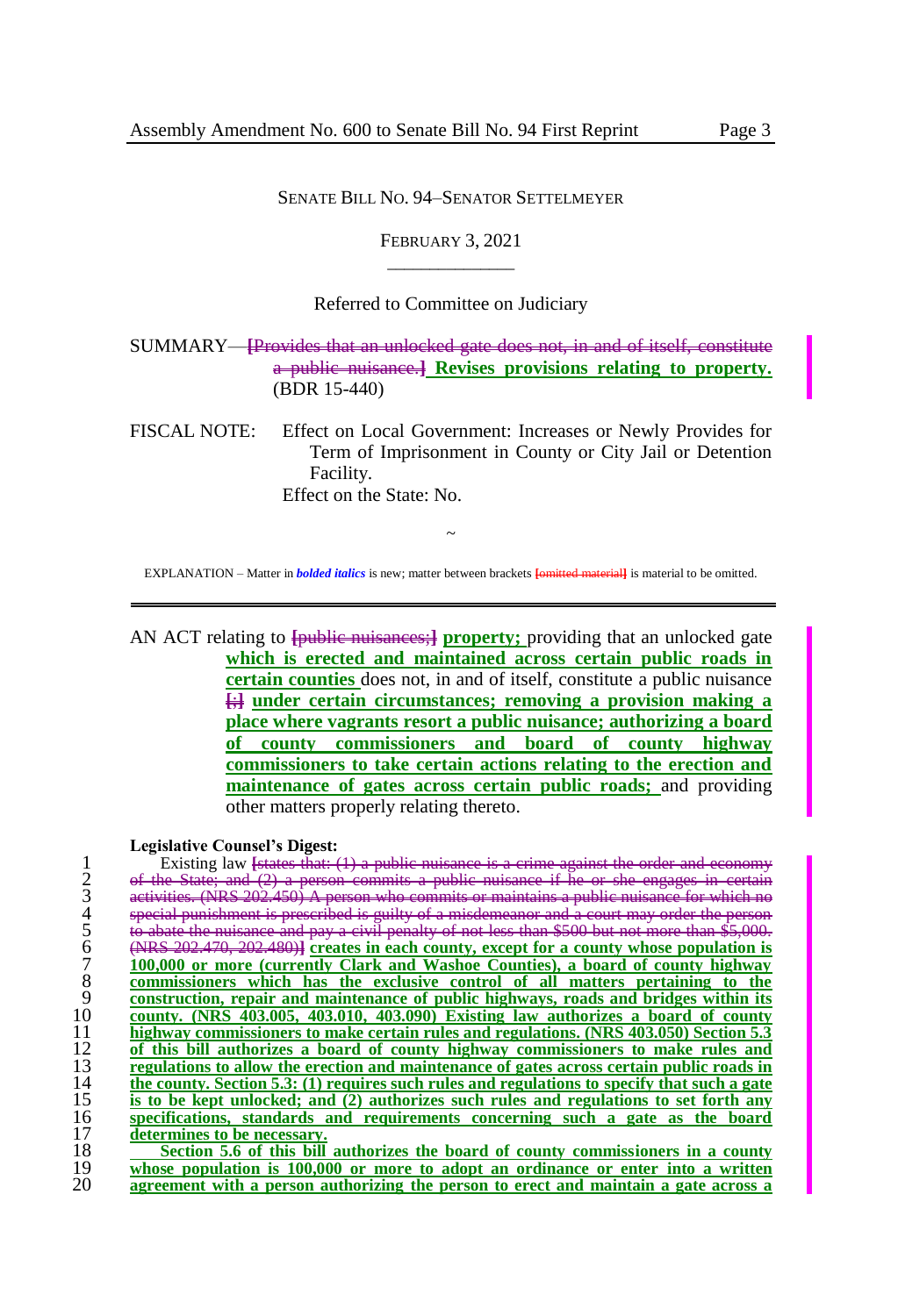22 **contain provisions: (1) specifying that the gate is to be kept unlocked; and (2) ensuring** 23 **that public access to the public road is not restricted in any manner and that the**  traveling public is able to travel on the public road without unnecessary delay.

**public road in the county. Section 5.6 requires any such ordinance or agreement to**<br> **contain provisions:** (1) specifying that the gate is to be kept unlocked; and (2) ensuring<br>
that public access to the public road is no **Existing law makes it a public nuisance for a person, by force, threat, intimidation or any other unlawful means, to prevent or obstruct the free passage or transit over or through certain highways, roads, state lands or other public lands or lands dedicated to public use or to knowingly misrepresent the status of or assert any right to the exclusive use and occupancy of any of those highways, roads, state lands or other public lands or**  lands dedicated to public use if the person has no leasehold interest in or claim or color of title to the highway, road, state land or other public land or land dedicated to public<br>use, (NRS 202.450) Section 1 of this bill <del>frevises the provisions setting forth the activities</del> use. (NRS 202.450) Section 1 of this bill **[**revises the provisions that constitute a public nuisance to specify**] provides** that an unlocked gate **which is erected**   $\frac{34}{1}$  **and maintained across a public road** does not, in and of itself, constitute a public nuisance  $\frac{1}{1}$  if the gate is erected and maintained in accordance with the rules and regulations **H** if the gate is erected and maintained in accordance with the rules and regulations 36 **made pursuant to section 5.3 or an ordinance adopted or written agreement entered into pursuant to section 5.6, as applicable. S** made pursuant to section 5.3 or an ordinance adopted or written agreement entered into **pursuant to section 5.6, as applicable. Section 1 further provides that it is not a public nuisance for a person to fence or enclose public land if the fencing or enclosure is authorized or required by a federal agency having jurisdiction over the public land.**  40 **Section 1 also removes a provision of existing law making a place where vagrants resort a public nuisance.**<br>
42 **A Sections** 3-5 of<br>
43 **a made** by **section** 1

**Sections 3-5** of this bill make conforming changes to reflect the addition of the provision made by **section 1**.

### THE PEOPLE OF THE STATE OF NEVADA, REPRESENTED IN SENATE AND ASSEMBLY, DO ENACT AS FOLLOWS:

**1 Section 1.** NRS 202.450 is hereby amended to read as follows:<br>202.450 1. A public nuisance is a crime against the order and

2 202.450 1. A public nuisance is a crime against the order and economy of the State.  $3$  the State.<br>4 2. E

4 2. Every place:<br>5 (a) Wherein any 5 (a) Wherein any gambling, bookmaking or pool selling is conducted without a 6 license as provided by law, or wherein any swindling game or device, or bucket 7 shop, or any agency therefor is conducted, or any article, apparatus or device useful 8 therefor is kept;<br>9 (b) Wherein

9 (b) Wherein any fighting between animals or birds is conducted;<br>10 (c) Wherein any dog races are conducted as a gaming activity:

10 (c) Wherein any dog races are conducted as a gaming activity;

11 (d) Wherein any intoxicating liquors are kept for unlawful use, sale or 12 distribution;<br>13 (e) Whe

13 (e) Wherein a controlled substance, immediate precursor or controlled 14 substance analog is unlawfully sold, served, stored, kept, manufactured, used or  $15$  siven away: *or* given away; *or* 

16 (f) That is regularly and continuously used by the members of a criminal gang<br>17 to engage in, or facilitate the commission of, crimes by the criminal gang,  $\frac{1}{1+\Theta^2}$ 17 to engage in, or facilitate the commission of, crimes by the criminal gang  $\frac{1}{2}$ ; or 18  $\frac{(c)$  Where vectors resort **1** 

# 18  $\leftarrow$  (g) Where vagrants resort,**}**<br>19  $\rightarrow$  is a public nuisance.

19  $\rightarrow$  is a public nuisance.<br>20  $\rightarrow$  3. Every act unlay

20 3. Every act unlawfully done and every omission to perform a duty, which act 21 or omission:  $\begin{array}{cc} 21 & \text{or omission:} \\ 22 & \text{(a) Ann} \end{array}$ 

22 (a) Annoys, injures or endangers the safety, health, comfort or repose of any considerable number of persons: 23 considerable number of persons;<br>24 (b) Offends public decency:

24 (b) Offends public decency;<br>25 (c) Unlawfully interferes w 25 (c) Unlawfully interferes with, befouls, obstructs or tends to obstruct, or 26 renders dangerous for passage, a lake, navigable river, bay, stream, canal, ditch,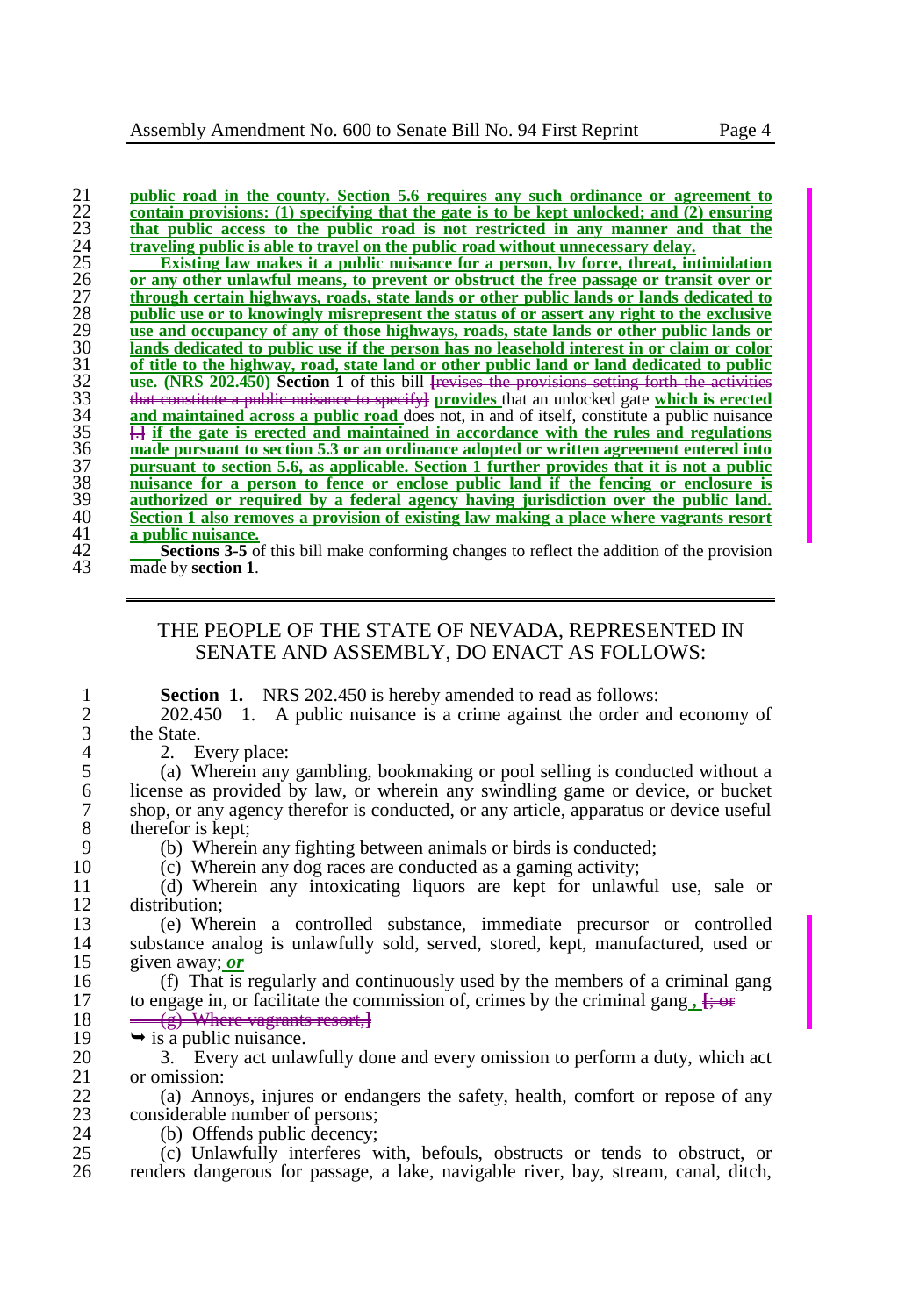1 millrace or basin, or a public park, square, street, alley, bridge, causeway or  $\frac{2}{3}$  highway; or

3 (d) In any way renders a considerable number of persons insecure in life or the 4 use of property,<br>5  $\rightarrow$  is a public nu

 $5 \rightarrow$  is a public nuisance.<br>6  $4.$  A building or

 4. A building or place which was used for the purpose of unlawfully manufacturing a controlled substance, immediate precursor or controlled substance analog is a public nuisance if the building or place has not been deemed safe for 9 habitation by the board of health and:<br>10 (a) The owner of the building or

10 (a) The owner of the building or place allows the building or place to be used<br>11 for any purpose before all materials or substances involving the controlled 11 for any purpose before all materials or substances involving the controlled<br>12 substance immediate precursor or controlled substance analog have been removed 12 substance, immediate precursor or controlled substance analog have been removed<br>13 from or remediated on the building or place by an entity certified or licensed to do 13 from or remediated on the building or place by an entity certified or licensed to do 14 so: or  $\begin{array}{cc} 14 & \text{so; or} \\ 15 & \text{(b)} \end{array}$ 

15 (b) The owner of the building or place fails to have all materials or substances involving the controlled substance, immediate precursor or controlled substance 16 involving the controlled substance, immediate precursor or controlled substance<br>17 analog removed from or remediated on the building or place by an entity certified 17 analog removed from or remediated on the building or place by an entity certified<br>18 or licensed to do so within 180 days after the building or place is no longer used for 18 or licensed to do so within 180 days after the building or place is no longer used for<br>19 the purpose of unlawfully manufacturing a controlled substance, immediate 19 the purpose of unlawfully manufacturing a controlled substance, immediate or controlled substance analog 20 precursor or controlled substance analog.<br>21 5. Hether *Except as otherwise provid* 

21 5. **<del>[It]</del>** *Except as otherwise provided in subsections 6 and 7, it* **is a public nuisance for any person:** 22 nuisance for any person:<br>23 (a) By force, threat

23 (a) By force, threat or intimidation, or by fencing or otherwise enclosing, or by any other unlawful means, to prevent or obstruct the free passage or transit over or 24 any other unlawful means, to prevent or obstruct the free passage or transit over or through any:  $25$  through any:<br> $26$   $(1)$  I

26 (1) Highway designated as a United States highway;<br>27 (2) Highway designated as a state highway pursuant

27 (2) Highway designated as a state highway pursuant to NRS 408.285;<br>28 (3) Main, general or minor county road designated pursuant to

28 (3) Main, general or minor county road designated pursuant to NRS 29 403.170;<br>30

30 (4) Public road, as defined in subsection 2 of NRS 405.191;<br>31 (5) State land or other public land: or

31 (5) State land or other public land; or 32 (6) Land dedicated to public use: or

32 (6) Land dedicated to public use; or<br>33 (b) To knowingly misrepresent the statu

33 (b) To knowingly misrepresent the status of or assert any right to the exclusive 34 use and occupancy of such a highway, road, state land or other public land or land dedicated to public use,

 $36 \rightarrow$  if the person has no leasehold interest, claim or color of title, made or asserted in  $37 \quad$  good faith, in or to the highway, road, state land or other public land or land 37 good faith, in or to the highway, road, state land or other public land or land 38 dedicated to public use.<br>39 6. An unlocked  $\mathfrak{g}_l$ 

39 6. *An unlocked gate which is erected and maintained across:* 

40 *(a) A road described in subparagraph (3) or (4) of paragraph (a) of*  subsection 5 located in a county whose population is less than 100,000, does not, 42 *in and of itself, constitute a public nuisance [.] if the gate is erected and*  43 *maintained in accordance with the rules and regulations of the board of county highway commissioners made pursuant to section 5.3 of this act.* 

 *(b) A road described in subparagraph (4) of paragraph (a) of subsection 5 located in a county whose population is 100,000 or more, does not, in and of itself, constitute a public nuisance if the gate is erected and maintained pursuant to an ordinance adopted or an agreement entered into by the board of county* commissioners pursuant to section 5.6 of this act. *commissioners pursuant to section 5.6 of this act.*

50 *7. It is not a public nuisance for a person to fence or otherwise enclose any*  51 *public land if such fencing or enclosure is authorized or required by a federal*  52 *agency having jurisdiction over the public land.*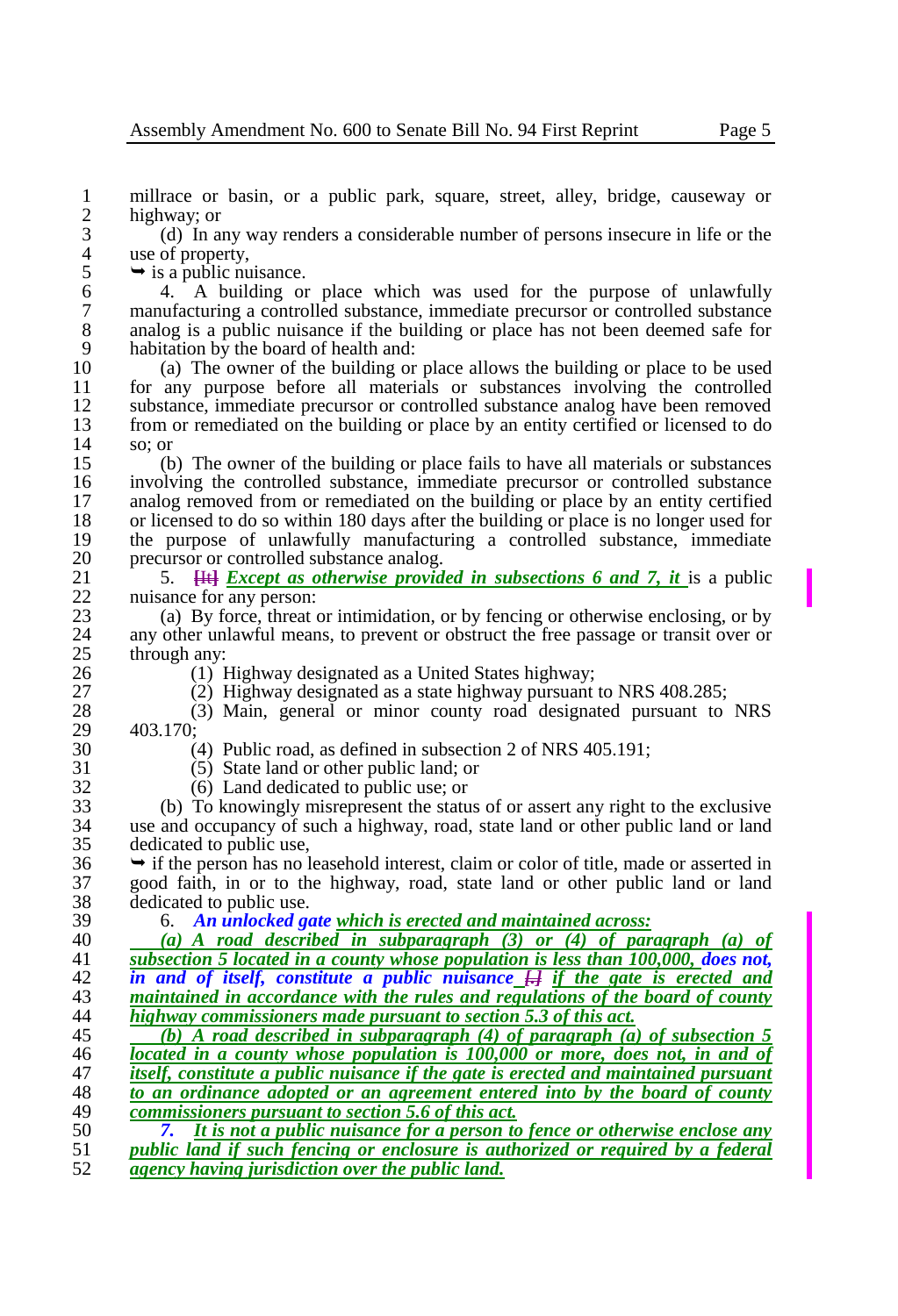1 **8.** Agricultural activity conducted on farmland consistent with good<br>2 agricultural practice and established before surrounding nonagricultural activities is 2 agricultural practice and established before surrounding nonagricultural activities is<br>3 not a public nuisance unless it has a substantial adverse effect on the public health 3 not a public nuisance unless it has a substantial adverse effect on the public health<br>4 or safety. It is presumed that an agricultural activity which does not violate a 4 or safety. It is presumed that an agricultural activity which does not violate a<br>5 federal, state or local law, ordinance or regulation constitutes good agricultural 5 federal, state or local law, ordinance or regulation constitutes good agricultural 6 practice.<br>7  $\frac{17}{2}$ 

7 **[**7. *8.] 9.* A shooting range is not a public nuisance with respect to any noise 8 attributable to the shooting range if the shooting range is in compliance with the provisions of all applicable statutes, ordinances and regulations concerning noise: 9 provisions of all applicable statutes, ordinances and regulations concerning noise:<br>10 (a) As those provisions existed on October 1, 1997, for a shooting range the

10 (a) As those provisions existed on October 1, 1997, for a shooting range that 11 begins operation on or before October 1, 1997; or<br>12 (b) As those provisions exist on the date

12 (b) As those provisions exist on the date that the shooting range begins operation. for a shooting range in operation after October 1, 1997. 13 operation, for a shooting range in operation after October 1, 1997.<br>14  $\rightarrow$  A shooting range is not subject to any state or local law related

14  $\rightarrow$  A shooting range is not subject to any state or local law related to the control of noise that is adopted or amended after the date set forth in paragraph (a) or (b), as 15 noise that is adopted or amended after the date set forth in paragraph (a) or (b), as<br>16 applicable, and does not constitute a nuisance for failure to comply with any such 16 applicable, and does not constitute a nuisance for failure to comply with any such 17 law. law.

18 **[8.** *9.]* **10.** A request for emergency assistance by a tenant as described in NRS 118A.515 and 118B.152 is not a public nuisance. 19 NRS 118A.515 and 118B.152 is not a public nuisance.<br>20  $19-44+11$ . As used in this section:

20  $\frac{[9,-40,7]}{11}$  As used in this section:<br>21 (a) "Board of health" has the meaning

21 (a) "Board of health" has the meaning ascribed to it in NRS 439.4797.<br>22 (b) "Controlled substance analog" has the meaning ascribed to it

22 (b) "Controlled substance analog" has the meaning ascribed to it in NRS<br>23 453.043. 23 453.043.<br>24 (c) "

24 (c) "Criminal gang" has the meaning ascribed to it in NRS 193.168.<br>25 (d) "Immediate precursor" has the meaning ascribed to it in NRS 45

25 (d) "Immediate precursor" has the meaning ascribed to it in NRS 453.086.<br>26 (e) "Shooting range" has the meaning ascribed to it in NRS 40.140.

26 (e) "Shooting range" has the meaning ascribed to it in NRS 40.140.<br>27 (f) "State land" has the meaning ascribed to it in NRS 383.425.

27 (f) "State land" has the meaning ascribed to it in NRS 383.425.<br>28 Sec. 2. (Deleted by amendment.)

28 **Sec. 2.** (Deleted by amendment.)<br>29 **Sec. 3.** NRS 244.363 is hereby an

29 **Sec. 3.** NRS 244.363 is hereby amended to read as follows:<br>30 244.363 Except as otherwise provided in subsection 3 of

30 244.363 Except as otherwise provided in subsection 3 of NRS 40.140 and<br>31 subsection  $\overline{17}$ ,  $\overline{24}$  9 of NRS 202.450, the boards of county commissioners in their subsection **[**7 *8] 9* of NRS 202.450, the boards of county commissioners in their respective counties may, by ordinance regularly enacted, regulate, control and prohibit, as a public nuisance, excessive noise which is injurious to health or which interferes unreasonably with the comfortable enjoyment of life or property within the boundaries of the county.

36 **Sec. 4.** NRS 266.335 is hereby amended to read as follows:

37 266.335 The city council may:<br>38 1. Except as otherwise provident 38 1. Except as otherwise provided in subsections 3 and 4 of NRS 40.140 and 39 subsections 6. 7. Land 6. 8 and 19 of NRS 202.450, determine by ordinance 39 subsections *6,* 7 *,* **[**and *6,* 8 *and] 9 and 10* of NRS 202.450, determine by ordinance 40 what shall be deemed nuisances.<br>41 2. Provide for the abateme

41 2. Provide for the abatement, prevention and removal of the nuisances at the 42 expense of the person creating, causing or committing the nuisances.<br>43 3. Provide that the expense of removal is a lien upon the prope

43 3. Provide that the expense of removal is a lien upon the property upon which<br>44 the nuisance is located. The lien must: the nuisance is located. The lien must:

45 (a) Be perfected by recording with the county recorder a statement by the city<br>46 clerk of the amount of expenses due and unpaid and describing the property subject 46 clerk of the amount of expenses due and unpaid and describing the property subject to the lien. 47 to the lien.<br>48 (b) Be

48 (b) Be coequal with the latest lien thereon to secure the payment of general 49  $\qquad$  taxes.<br>50  $\qquad$  (c

50 (c) Not be subject to extinguishment by the sale of any property because of the 51 nonpayment of general taxes.<br>52 (d) Be prior and superior

52 (d) Be prior and superior to all liens, claims, encumbrances and titles other than the liens of assessments and general taxes. than the liens of assessments and general taxes.